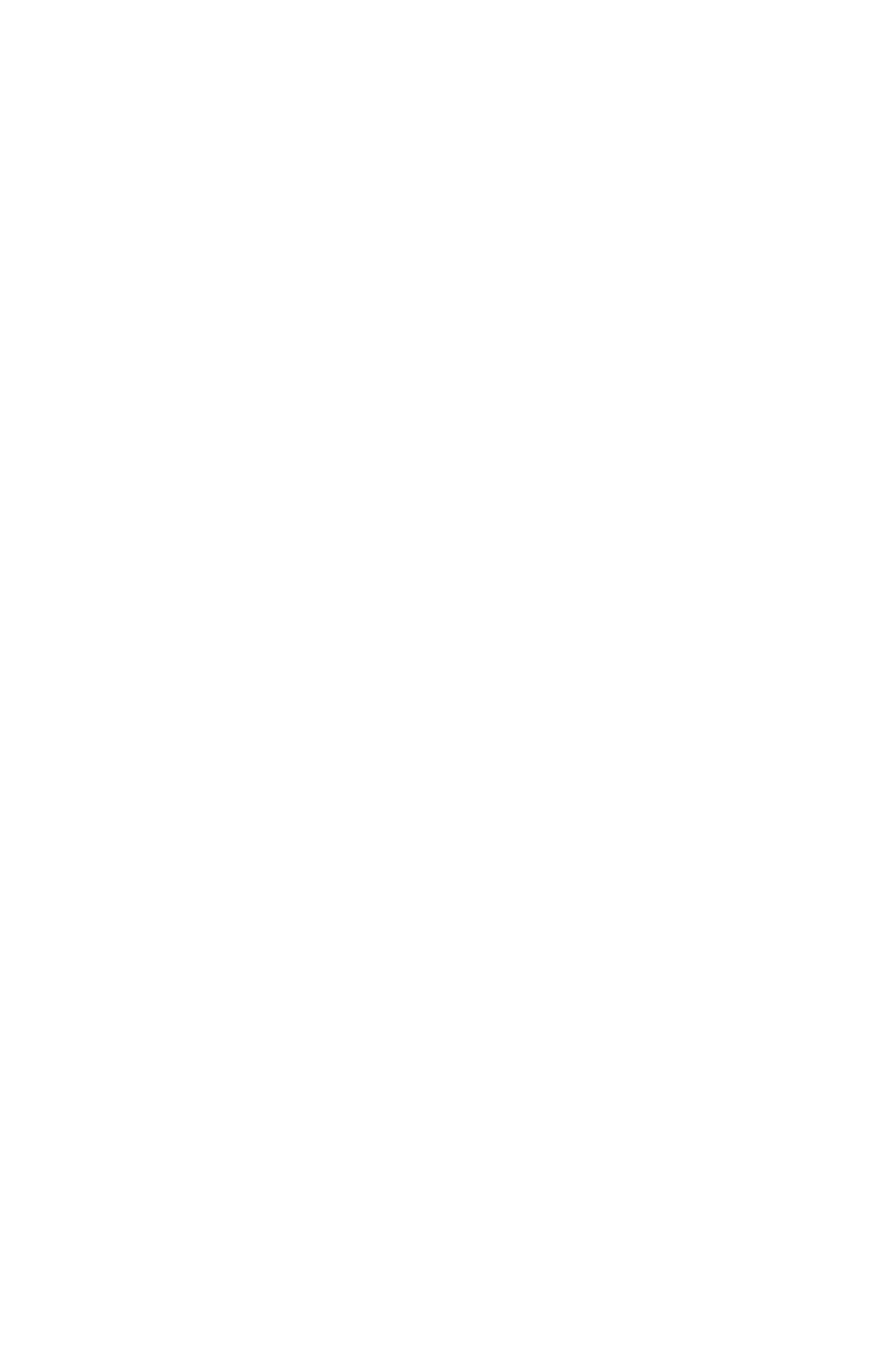



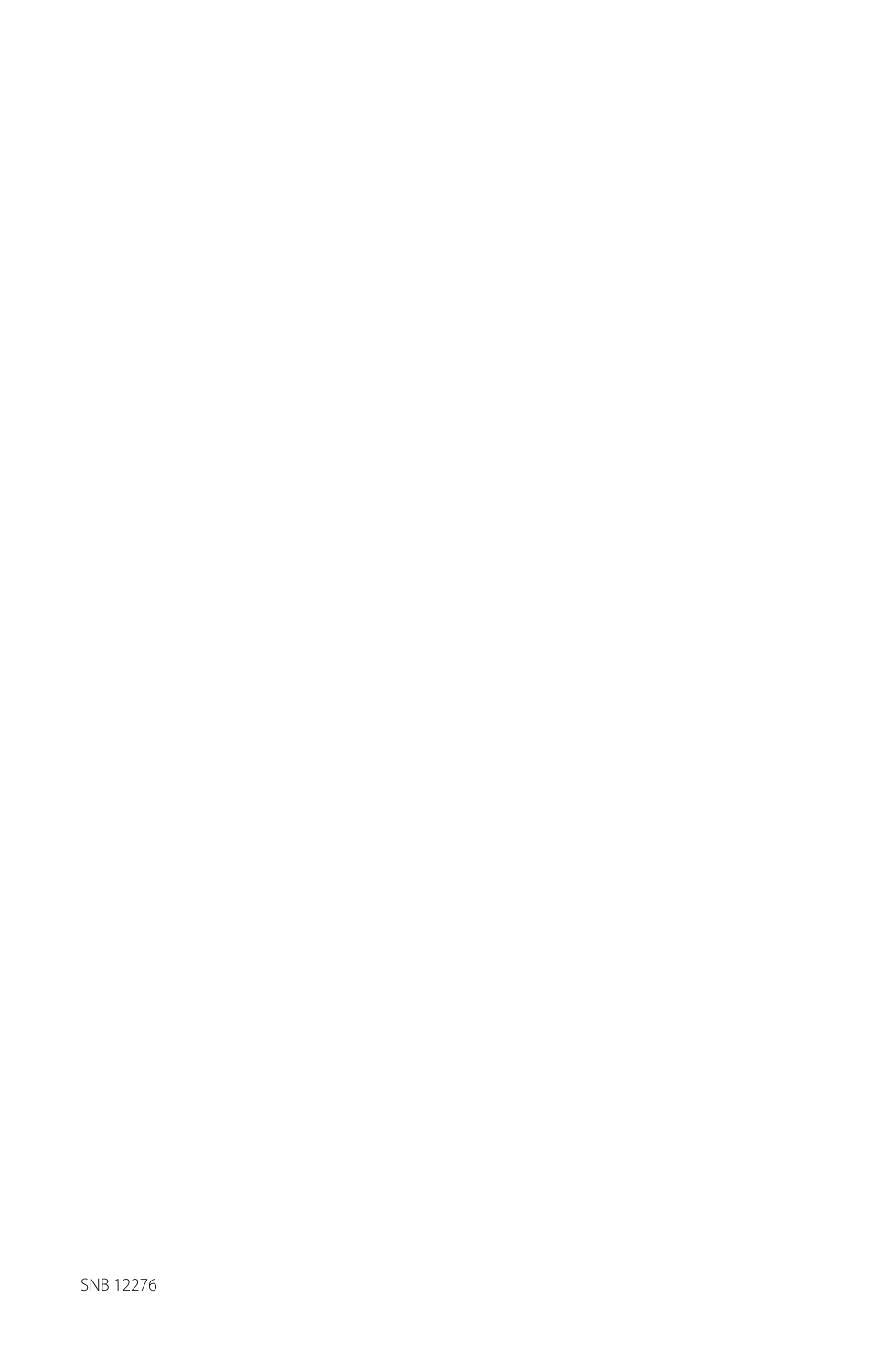# **Contents**

| Protecting people, property and the environment 2      |  |
|--------------------------------------------------------|--|
| Flood Recovery - Everything you need to know! 2        |  |
|                                                        |  |
|                                                        |  |
|                                                        |  |
|                                                        |  |
|                                                        |  |
|                                                        |  |
|                                                        |  |
|                                                        |  |
|                                                        |  |
| Refrigerators, freezers, stoves and other appliances 6 |  |
|                                                        |  |
|                                                        |  |
|                                                        |  |
|                                                        |  |
|                                                        |  |
| Safety tips for cleaning up damp or wet locations: 8   |  |
|                                                        |  |
|                                                        |  |
|                                                        |  |
|                                                        |  |
|                                                        |  |
|                                                        |  |
|                                                        |  |
|                                                        |  |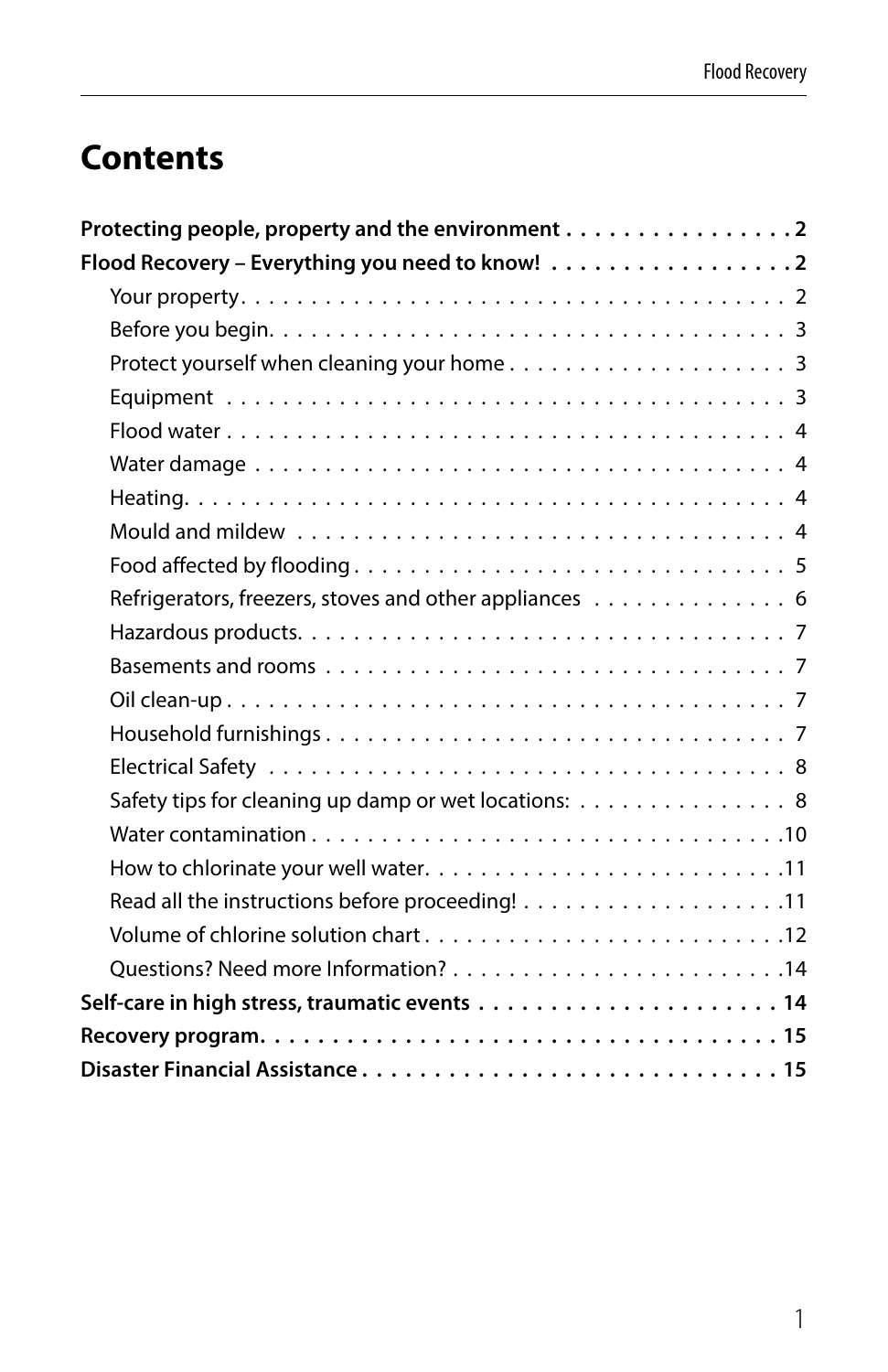# <span id="page-5-0"></span>**New Brunswick Emergency Measures Organization (NB EMO)**

# **Protecting people, property and the environment**

New Brunswick Emergency Measures Organization (NB EMO) is a branch within the Department of Public Safety. NB EMO co-ordinates preparedness for emergencies. At the federal, provincial and municipal levels, planning is the key to emergency preparedness. A well established and tested emergency plan helps to ensure a prompt and co-ordinated response by responsible departments and agencies in a time of crisis. NB EMO also co-ordinates provincial response operations during emergencies and administers the disaster financial assistance program.

# **Flood Recovery – Everything you need to know!**

## **Your property**

As the owner of the affected property it is your responsibility to ensure that it is a safe and healthy environment for you and those who occupy it. You must therefore take appropriate steps to ensure that clean up and recovery begins as soon and as safely as possible. Do not to wait for GNB assistance.

After a flood, it's important to restore your home to good order as soon as possible to protect your health and prevent further damage to property and belongings. Whether you do the work yourself or hire a contractor, this handy checklist will help you organize the clean up. Immediate action is important. Your house and furnishings are less likely to grow mould if contents are dried within the first 48 hours.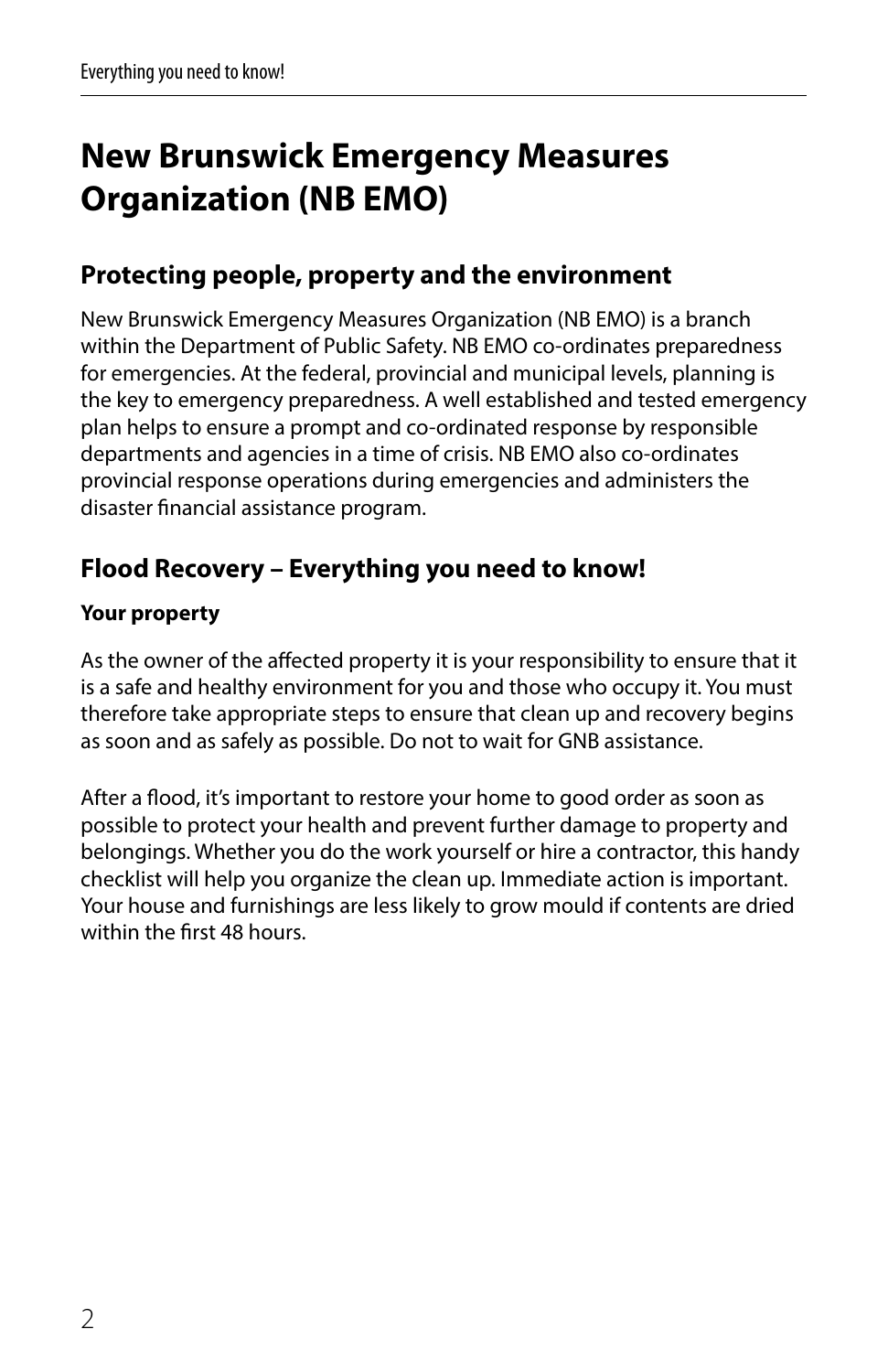# <span id="page-6-0"></span>**Before you begin**

- Put your own safety first. Avoid electrical shock. Wear rubber boots. Keep extension cords out of the water.
- If you are experiencing flooding and need to be disconnected or reconnected, call NB Power at 1-800-663-6272.
- Record details of damage, with photos or video if possible. Contact your insurance agent immediately.
- Set up a step-by-step action plan to remove all water, mud and other debris; dispose of contaminated household goods and rinse away contamination inside the home. Detailed information is available online from the NB Department of Health [www.gnb.ca/health](http://www.gnb.ca/health)
- Be prepared to make difficult decisions about what to keep and what to throw out. Make sure the building is structurally safe. Look for buckled walls or floors. Watch for holes in the floor, broken glass and other potentially dangerous debris. If in doubt, contact a professional.
- Register your flood damages with Service New Brunswick at 1-888-298- 8555 or online at [https://www2.gnb.ca/content/gnb/en/departments/](https://www2.gnb.ca/content/gnb/en/departments/emo.html) [emo.html](https://www2.gnb.ca/content/gnb/en/departments/emo.html).

## **Protect yourself when cleaning your home**

For personal protection during clean-up, wear rubber gloves and other protective clothing. Avoid direct skin contact with contaminated material. Practice good personal hygiene (i.e. wash hands before eating or smoking) and change outer clothing before entering a "clean" residence.

# **Equipment**

Assemble equipment and supplies which should include:

- Gloves, masks and other protective gear
- Pails, mops, squeegees and plastic garbage bags
- Chlorine bleach and non-ammonia dishwashing detergent (Note: Never mix bleach with ammonia because the fumes produced when they are combined are toxic.)
- Large containers for soaking bedding and clothing and lines to hang them until they are dry.

You may also need to rent extension cords, submersible pumps, wet/dry shop vacuums, a carbon-monoxide sensor and dehumidifiers, fans or heaters.

Store all valuable papers that have been water-damaged in a freezer until they are needed.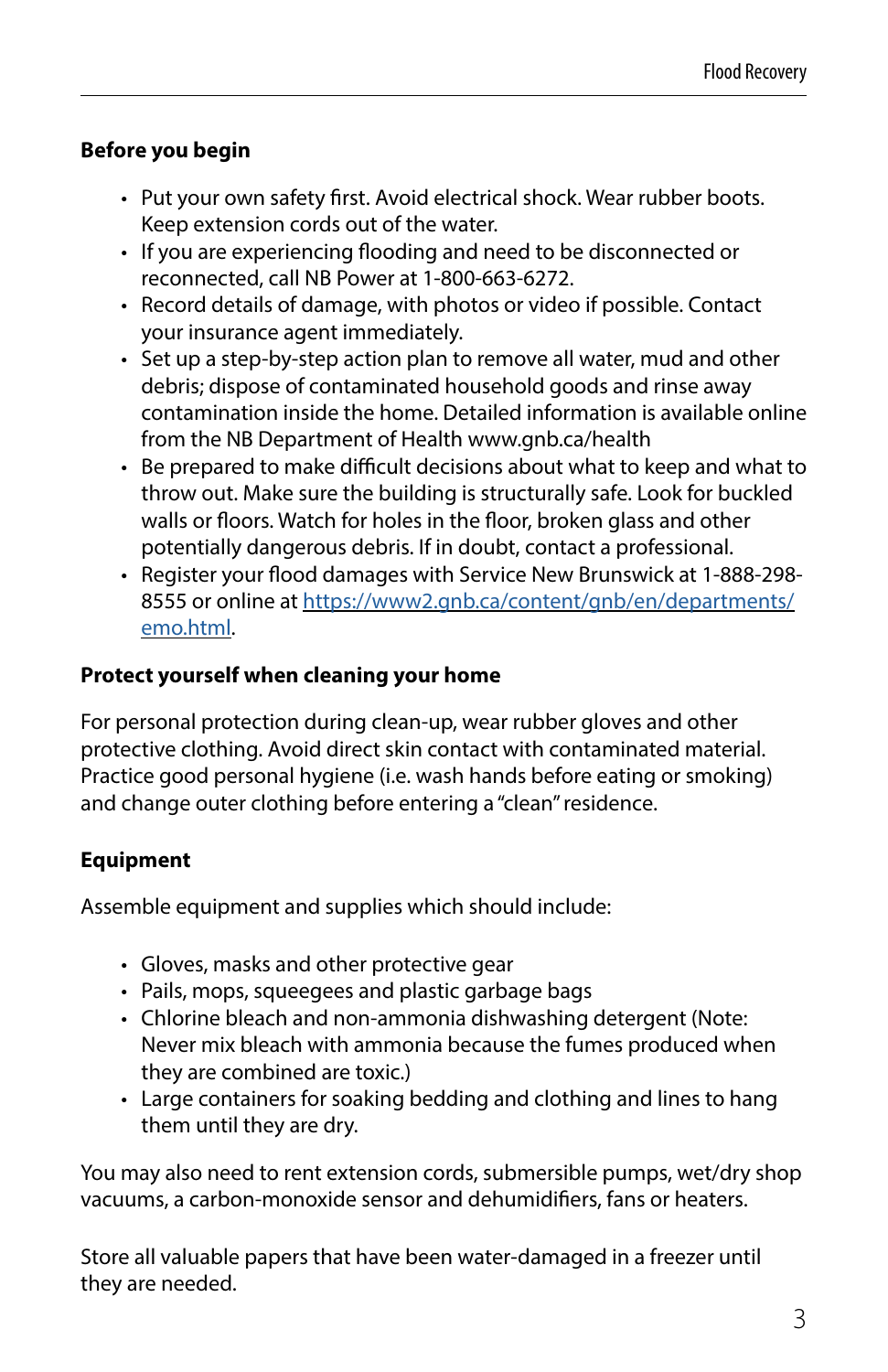# <span id="page-7-0"></span>**Flood water**

Flood water can be heavily contaminated with sewage and other pollutants that can pose a serious health hazard.

- Wear gloves, rubber boots, eye protection and a face mask when cleaning and disinfecting. Rinse and wash your waders, boots, and gloves used during clean-up.
- Always wash hands with soap and clean water after cleanup activities or after handling articles contaminated by sewage, even if you were wearing gloves. If soap and water are not available for hand washing, use a hand sanitizer.
- If you have any open cuts or sores that are exposed to floodwater, keep them as clean as possible by washing them with soap and applying an antibiotic ointment to discourage infection.

Household items that have been flood-damaged will have to be bagged, tagged and discarded according to local garbage disposal regulations.

## **Water damage**

Immediately add about two litres of chlorine bleach to standing water. Do not occupy a house that still contains standing water. Remove water from your flooded home slowly. Drain it in stages, about a third of the volume daily. If the ground is still saturated and water is removed too quickly, it could cause the walls or the floor to buckle. Use pumps or pails to remove standing water, then a wet/dry shop vacuum to mop up the rest.

# **Heating**

Do not heat your home to more than four degrees Celsius (about 40 degrees Fahrenheit) until all water is removed.

If you use pumps or heaters powered by gasoline, kerosene or propane, buy and install a carbon monoxide sensor. Combustion devices can produce large amounts of lethal carbon monoxide when they are not tuned-up or are improperly ventilated.

#### **Mould and mildew**

To avoid the health hazards of mildew and mould, water soaked walls and insulation should be removed, and the space and studding allowed to dry thoroughly. Walls constructed of gyproc, plaster or wood will dry out in time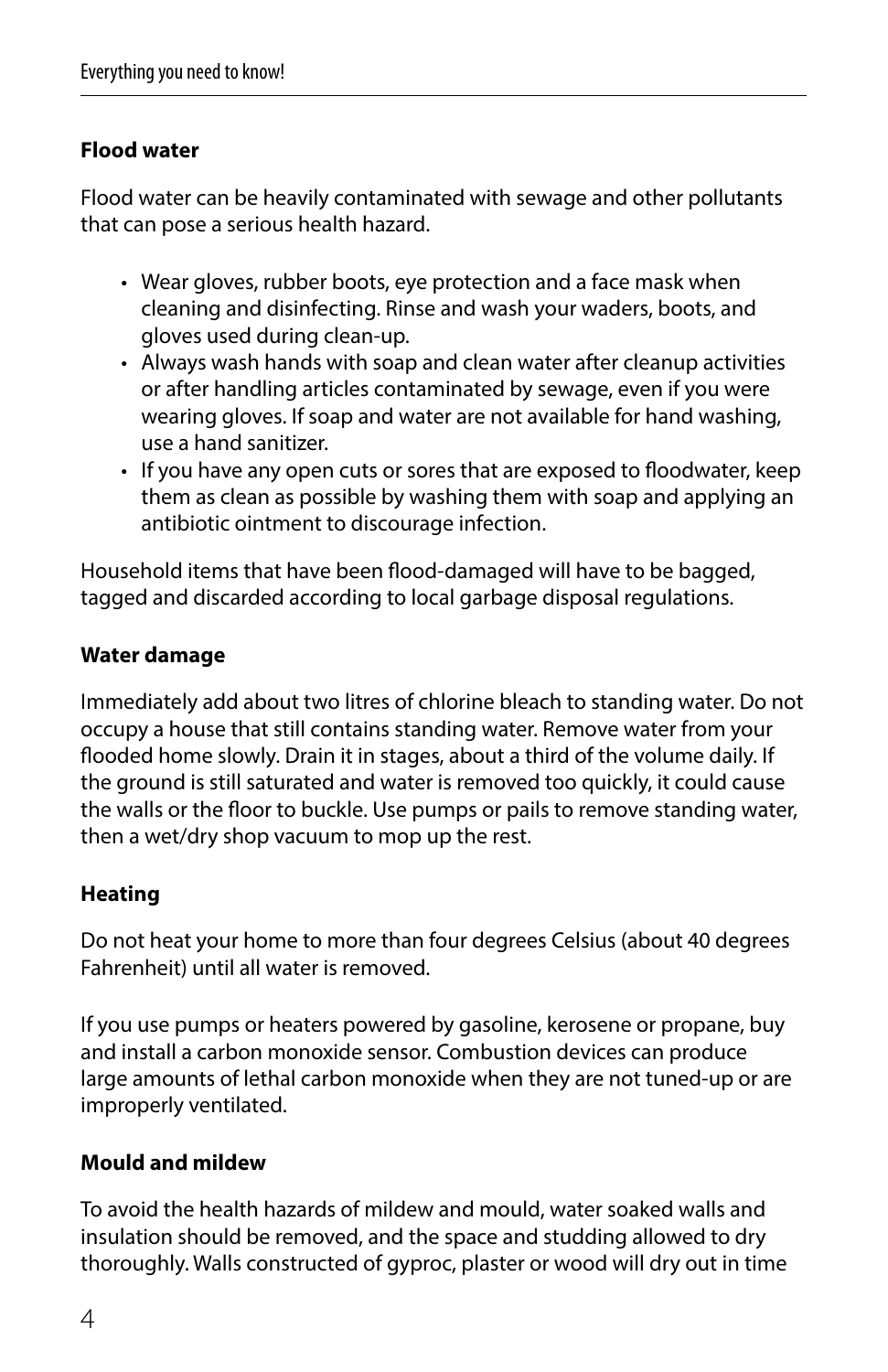<span id="page-8-0"></span>but insulation in these walls in no longer effective. As insulation becomes water soaked the weight causes it to settle and compact at the bottom, leaving a large portion of the wall no longer insulated.



# *Caution:*

*Obtain approval from assessors, insurance agents and other relevant agencies before discarding or destroying any furniture or equipment.*

# **Food affected by flooding**

Practicing safe food-handling is an important part of everyday life, but is especially important in emergency situations. Be sure to carefully inspect all food items and do not eat any food you think may not be safe. Spoiled food may not look contaminated. Remember, when in doubt, throw it out.

When handling refrigerated and frozen food after a power failure discard any thawed food that has been at room temperature for two or more hours, and any food that has an obvious unusual colour or odour.

- A full freezer will keep food frozen for about 48 hours. Similarly, a halffull freezer will keep food frozen for about 24 hours.
- An unopened refrigerator will keep food cool for approximately 4 to 6 hours.
- Perishable foods that have been above 4 °C (40 °F) for less than 2 hours may be eaten immediately, or cooked and eaten immediately.
- Blocks of ice can be used to help keep the temperature of refrigerators and freezers to a safe level. Ensure ice is from a safe source.
- Partial thawing and refreezing may reduce the quality of some food, but it will remain safe to eat. Do not refreeze food unless the food still contains ice crystals or feels 'refrigerator cold' (4 °C or 40 °F).
- If you know the power will be out for longer than 48 hours, you may move perishable food to another location that has a properly functioning refrigerator and/or freezer.
- Do not put frozen (or any) food outside, even during winter, unless protected in a cooler with ice. If it's a sunny day, find a shaded spot if necessary.

Foods that have damaged packaging, such as packages that are crushed, dented or have deep rusting, as well as packages that have holes, leakage, punctures or swelling, should be discarded.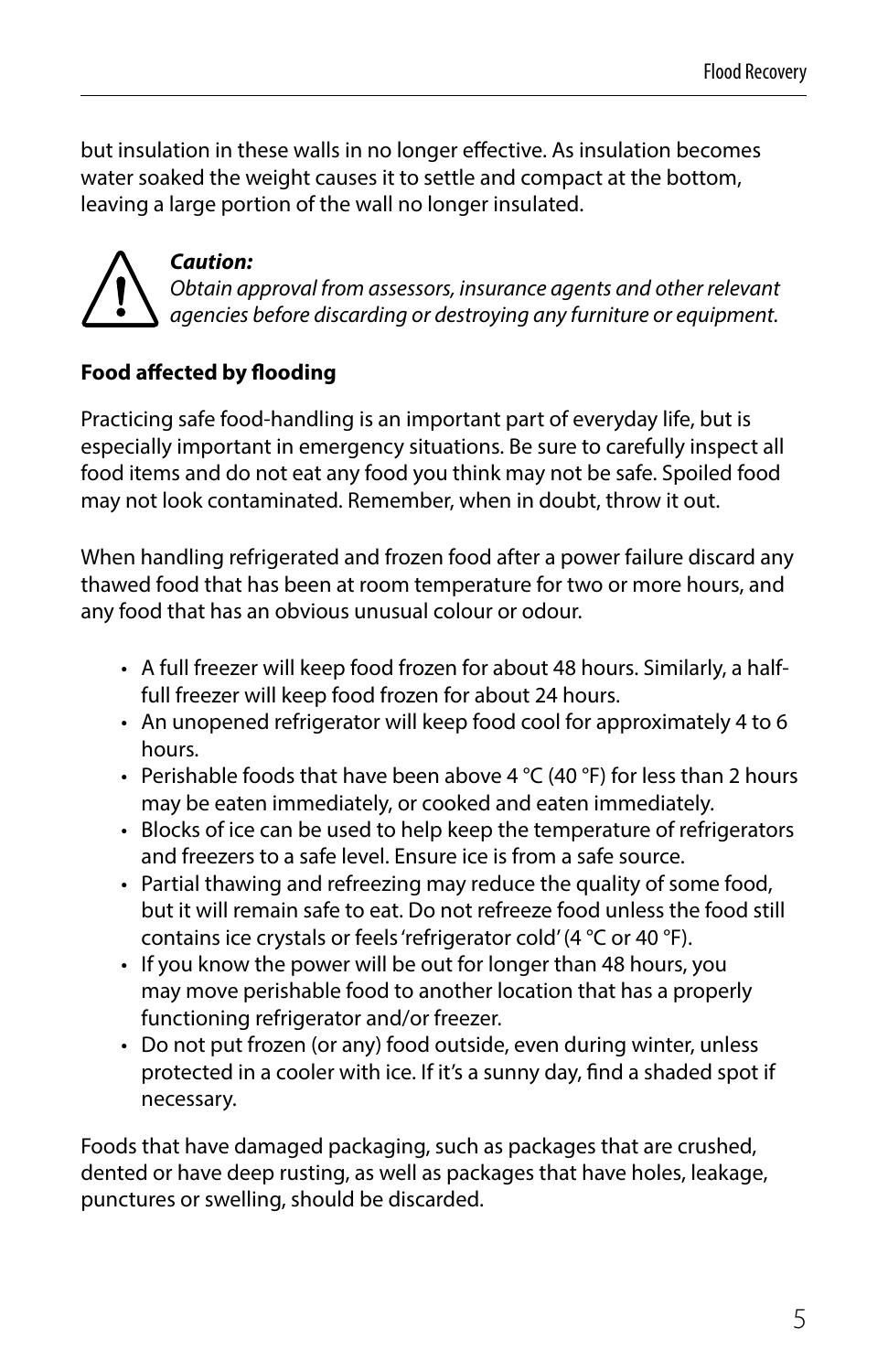- <span id="page-9-0"></span>• Only undamaged, commercially-prepared foods in sealed, unopened, airtight, waterproof cans, jars or pouches are entirely safe to use. Be sure to carefully inspect, and clean and disinfect before use by following these procedures:
	- If possible, remove the labels on cans or pouches since they could have come into contact with dirt or bacteria. Be sure to re-label your cans or pouches, including the ""best before"" date, with a permanent marker.
	- After labels are removed, cans can be washed, rinsed and then disinfected by emerging in a mild bleach solution for 2 minutes - 5 ml (or 1 tsp) of bleach per 750 ml (or 3 cups) of water.
	- Air-dry all cleaned food cans, jars and pouches to prevent potential contamination when the containers are opened.
	- Do not eat any food that may have come into contact with animal waste, chemicals, floodwater, snow and ice, and soil and dirt. Baby formula containers, cardboard juice containers, home- canned foods and milk containers that have come into contact with floodwater or hazardous material, should be thrown away.
	- Food preparation equipment, surfaces, dishes and utensils should be washed, rinsed, and then disinfected with a mild bleach solution. It is important to allow equipment, surfaces, dishes and utensils to air dry thoroughly before storing. After following these steps, utensils used for infant feeding must be boiled for 2 minutes before use.

#### **Refrigerators, freezers, stoves and other appliances**

Appliances (that have **not** been partially and entirely immersed in flood water) and food contact surfaces should be cleaned as follows:

- Ensure electrical power is turned off.
- Clean the unit thoroughly with a detergent solution, rinse with clean water that has been previously boiled, and then wash with a solution containing one-half cup of bleach in nine litres (two gallons) of water.
- Allow to dry with door kept open.



*Caution: Any appliance that has been partially or fully immersed in water is no longer insulated. It cannot be dried without removal. A qualified service technician should be contacted before the appliance is put into service or thrown out.*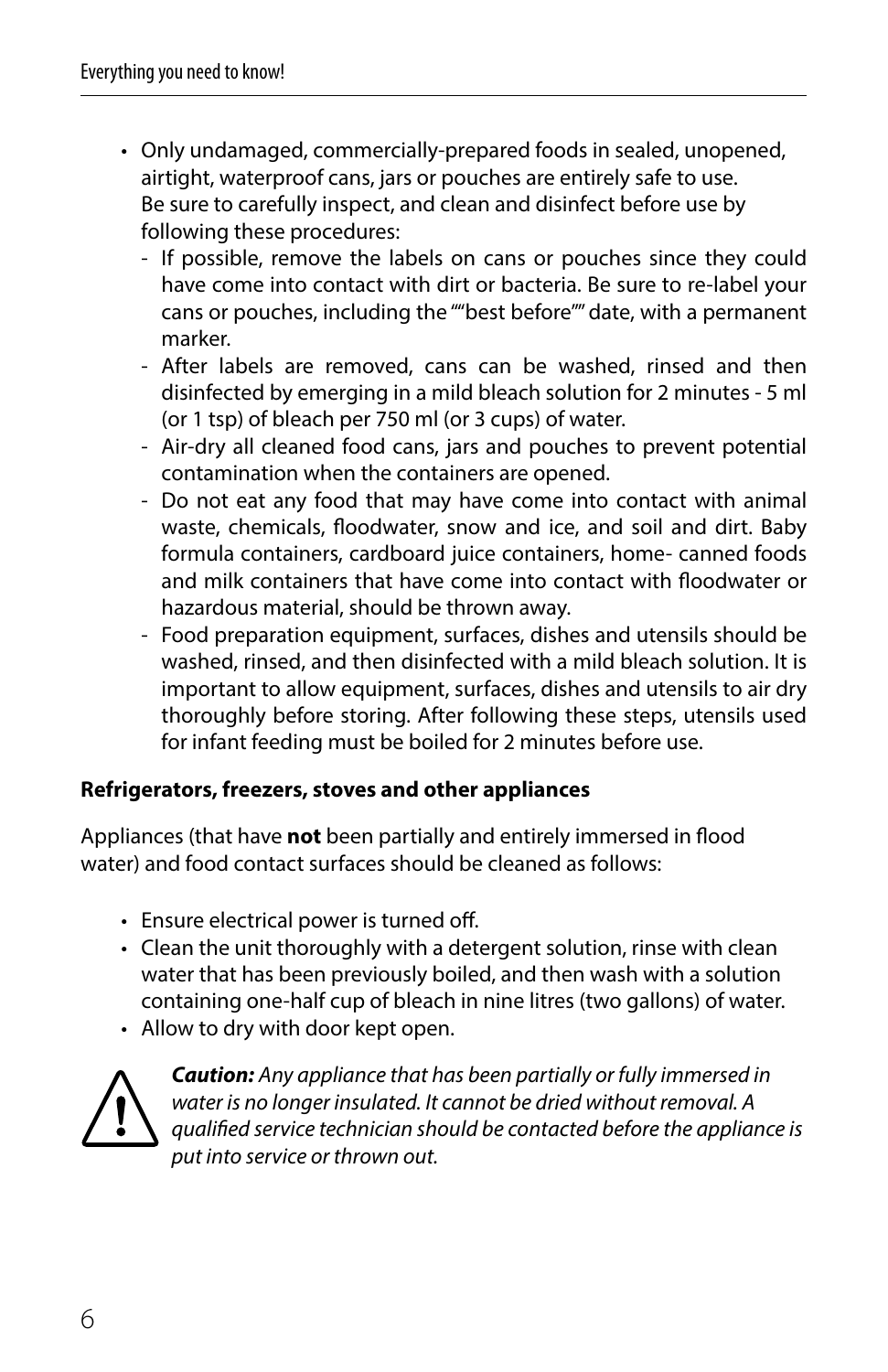# <span id="page-10-0"></span>**Hazardous products**

Household hazardous products can also cause problems. Contaminated items and surfaces should also be cleaned in accordance with product safety guides. Small amounts of Household Hazardous Waste can be disposed of during collection days at applicable Regional Landfills. Significant quantities should be handled differently, under the advice of the Department of Environment and Local Government.

# **Basements and rooms**

Water and wastes can be removed by pumping, pails, shovels, etc. After cleaning, open doors and windows to air thoroughly and help the drying process. Disposal of solid wastes that are not hazardous can be disposed of at Regional Landfills. Disposal of wastes on property must have approval through the Department of Environment and Local Government.

After cleaning, open doors and windows to air thoroughly and help the drying process.

# **Oil clean-up**

An oil spill must be reported to the Department of Environment and Local Government. Oil spills could create a contamination problem that can be difficult to correct. If only finished basement walls have been affected, the odour may be eliminated by removing and discarding the wall covering, studding, insulation and any other permeable material in accordance with disposal criteria established by the Department of Environment and Local Government. Caution should be taken in using electrical equipment during cleaning since the fumes could ignite and cause an explosion.

# **Household furnishings**

Solid wood or metal furniture can be cleaned with a household detergent solution, wiping clean and then wiping dry. Furniture should be left to dry outside before furniture polish may be applied where needed. Upholstered furniture and mattresses affected by flooding should not be used.



*Reminder: Anything that stays wet long enough will grow mould; mould can make people sick. Dry everything quickly to avoid future health problems.*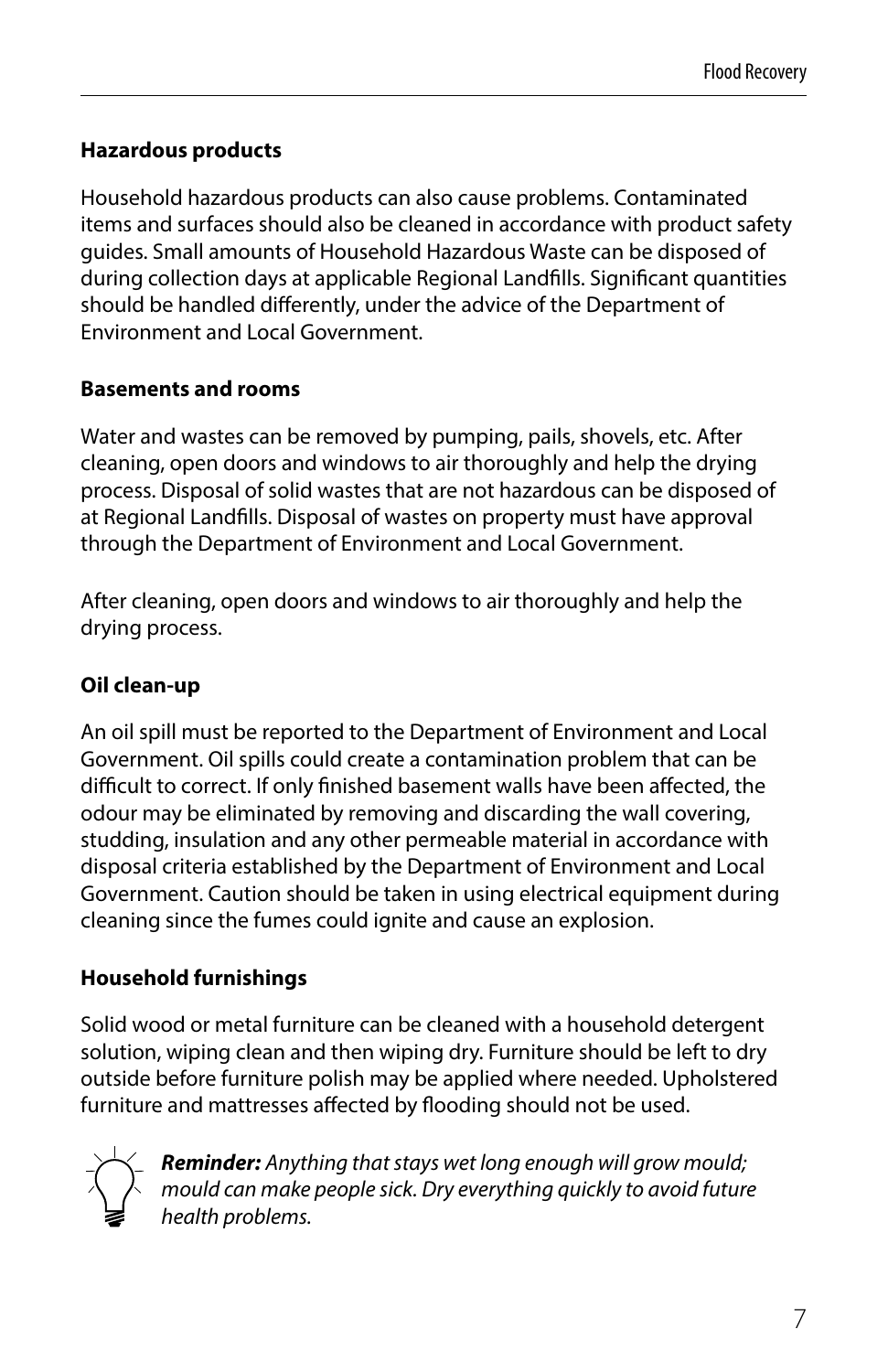# <span id="page-11-0"></span>**Electrical Safety**

## **Returning home after a flood:**

As you begin to clean up after a flood, there may be hidden electrical hazards. This is not a do-it-yourself project so do not attempt any electrical repairs or connection of temporary supplies yourself. Before beginning, have a qualified electrician check the wiring, assess other damages and proceed with repair work. Extreme precautions must be observed to protect the health and safety of you and you family when returning home to a flood damaged area.

## **Turn off the Electricity:**

Electricity and water don't mix. Turn the power off at your home! Floodwater can turn a house into a live wire. Before entering a flooded building or before any equipment is tested or worked on, all power should be disconnected. If the main switch was left in the "on" position, contact your Local Electric Utility to ensure power to the building is off before attempting to access the electrical panel. Even if the power company has turned off electricity to the area, you must still make certain your home's power supply is disconnected. Power could be restored to the area and to your property before the wiring is properly inspected. You don't want the power company to turn it on without warning while it is being worked on it.

No part of a flooded installation can be assumed to be safe. Never cross damp floors to shut off the electrical power at the main switch. Even if your basement did not suffer water damage, the interior structure may be soaked and can still be a good conductor of electricity. Do not enter flooded basements or buildings that may contain energized electrical wiring or electrical appliances or when water covers outlets, extension cords or powerbars as flood water could be energized.



*Caution: Call a licensed electrical contractor to assess the damages and inspect all wiring before turning power on to ensure your safety.*

#### **Safety tips for cleaning up damp or wet locations:**

To help reduce the risks associated with using electrical appliances in wet locations, use a ground fault circuit interrupter (GFCI) to help prevent shocks. These devices are inexpensive and can help protect you when operating appliances such as dry/wet vacuum or other equipment.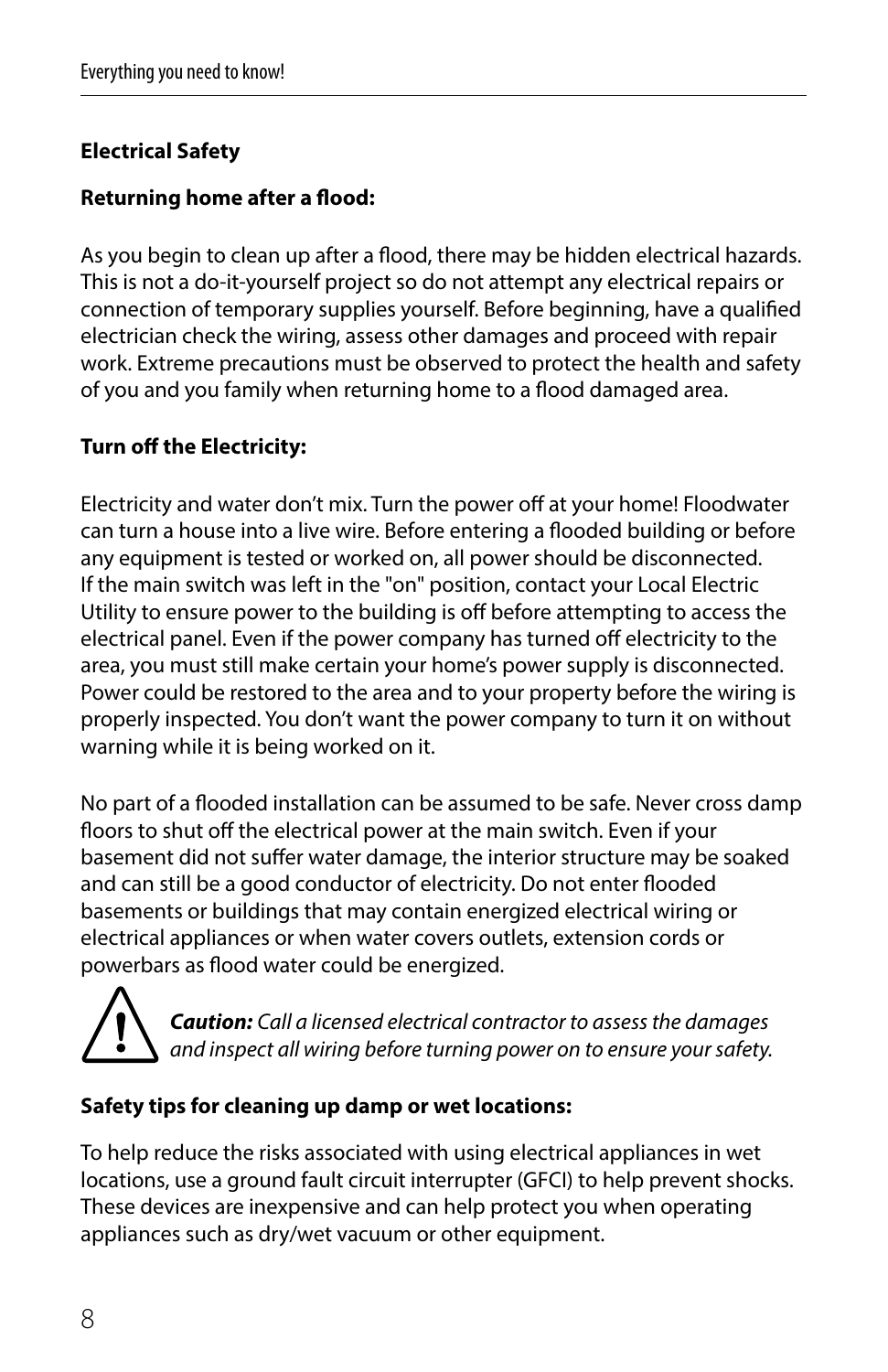In many cases the water has been contaminated with soil, debris, chemicals, sewage, oil, or other substances. Reduced performance of electrical equipment and wiring and the integrity of electrical insulations due to contamination by moisture and pollutants may lead to fire and shock hazards. Even with professional cleaning and drying, sediments and toxins are difficult to remove. Remember, water and electricity don't mix.

# *Practice these important safety recommendations during initial electrical cleanup:*

- Watch out for live electrical wires that may have broken off outside. Electricity can travel through water. You should immediately report any downed wires to the Local Electric Utility.
- Check to make sure you have a battery powered smoke detector and that it is functioning.
- Do not touch a circuit breaker or replace a fuse with wet hands or while standing on a wet surface.
- If electrical devices, such as circuit breakers, fuses, GFCIs, receptacles, plugs and switches have been submerged, have them removed and destroyed as they may pose a serious safety risk.
- Do not allow power cord connections to become wet. Do not remove or bypass the ground pin on a three-prong plug.
- Do not plug a portable generator into an outlet, patch it into electrical wiring or connect it directly to a main electrical panel. Doing so could damage equipment, cause fires or cause power to flow into an electrical line, endangering persons in the home, neighbours and possibly utility crews working in the area.
- Portable generators emit carbon monoxide (CO), a poisonous gas that is colorless and odourless. For this reason, portable generators should never be used indoors or outdoors near open doors, windows or vents.
- Do not turn on any lights or appliances until an electrician has checked your system.
- If your furnace was flooded, have it inspected by a qualified electrician. Before operating, the system may need to be cleaned, dried, and reconditioned.
- When using sprayers, wet vacs, vacuum cleaners and other cleaning equipment, use an extension cord with a ground fault circuit interrupter or install a GFCI in the electrical circuits in damp environments. Follow manufacturer's instructions to avoid electric shock.
- Be aware that certain kinds of cleaning agents, especially petroleumbased cleaners, can be hazardous when applied to the current-carrying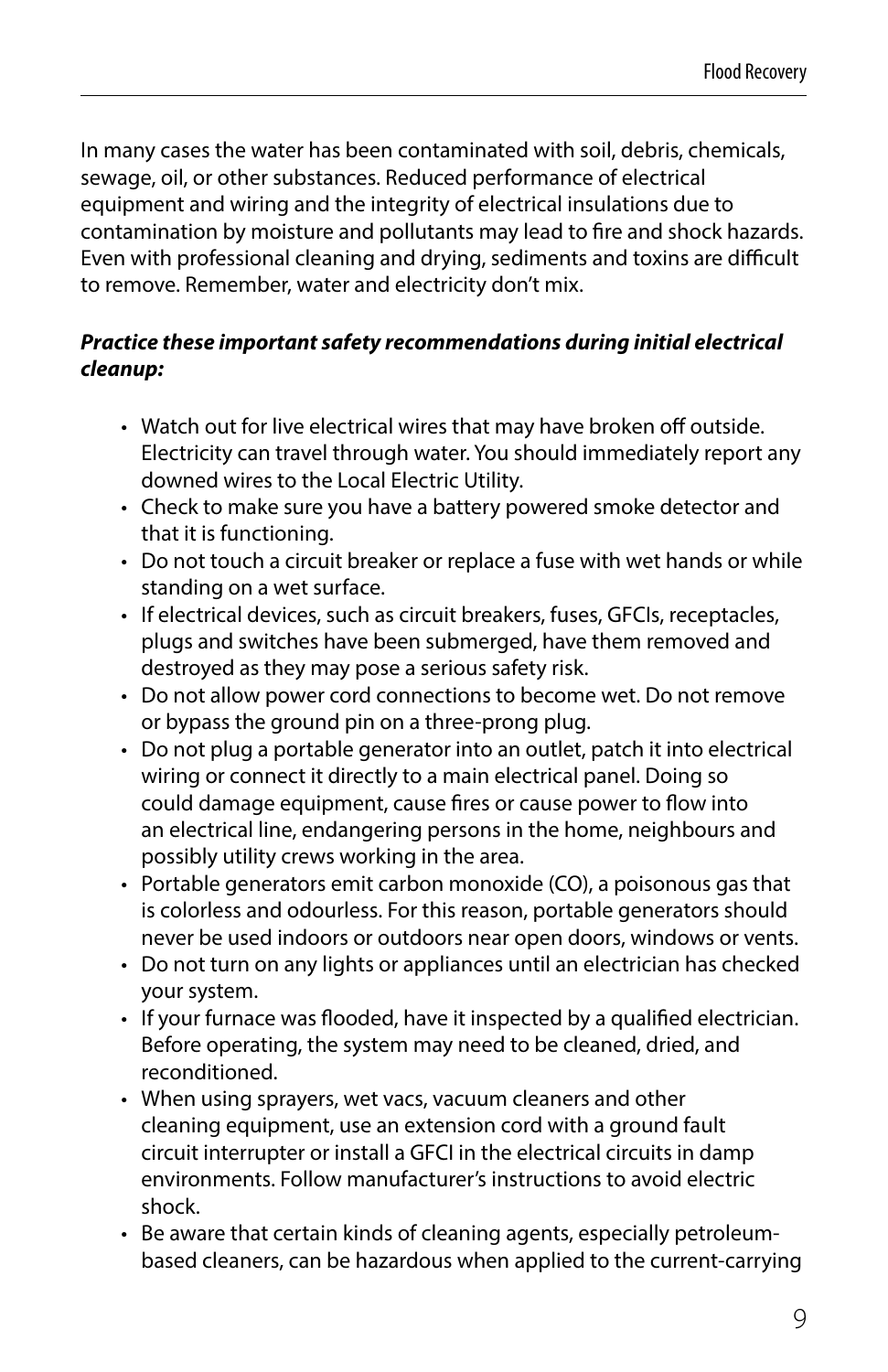<span id="page-13-0"></span>portions of electrical equipment to remove debris or residues.

- All breaker panel boards, breakers, fuses, disconnect switches, controllers, receptacles, switches, light fixtures and electric heaters that have been submerged must be replaced.
- All electrical equipment, switchgear, motor control centers, boilers and boiler controls, electric motors, transformers and other similar equipment that have been submerged need to be reconditioned by the original manufacturer or its approved representative or be replaced.
- Electrical wiring may require replacement depending on the type of wire or cable and what application it was listed for. Splices and terminations on wiring must be replaced.
- **Do not use any** appliance, heating, pressure, or sewage system that has been subjected to flood water until the electrical components of the appliance or system have been thoroughly cleaned, dried, and inspected by a qualified electrician. Electrical parts can pose an electric shock hazard or overheat and cause a fire.

Before turning on the power, have a qualified electrician inspect all wiring that has been subjected to flood water to assure that the electrical system will be safe to energize.

# **Water contamination**

- If your well is currently under water, **do not use** your well water.
- If your well water has a persistent odour or discolouration even after letting the water run, and/or you think that your well may be affected by chemicals such as furnace oil, gasoline or agricultural chemicals, **do not use** your well water for any purpose whatsoever – even if it has been boiled.
	- If this is the case, you should contact the nearest Regional office of the Department of Environment and Local Government for further information or visit their website.
- When flood waters have receded away from your well, and chemical contamination is not suspected, all water destined for drinking, making juices and ice cubes, washing fruits and vegetables, cooking, or dental hygiene should be held at a rolling boil for one (1) minute. For infant formula, continue to boil the water for two (2) minutes as per the manufacturer's instructions or use single serve ready-to-feed formula.
	- Water can be boiled ahead of time, cooled and then stored in clean covered containers.
	- Water should be boiled until the well is chlorinated and test results show the water is free from harmful bacteria.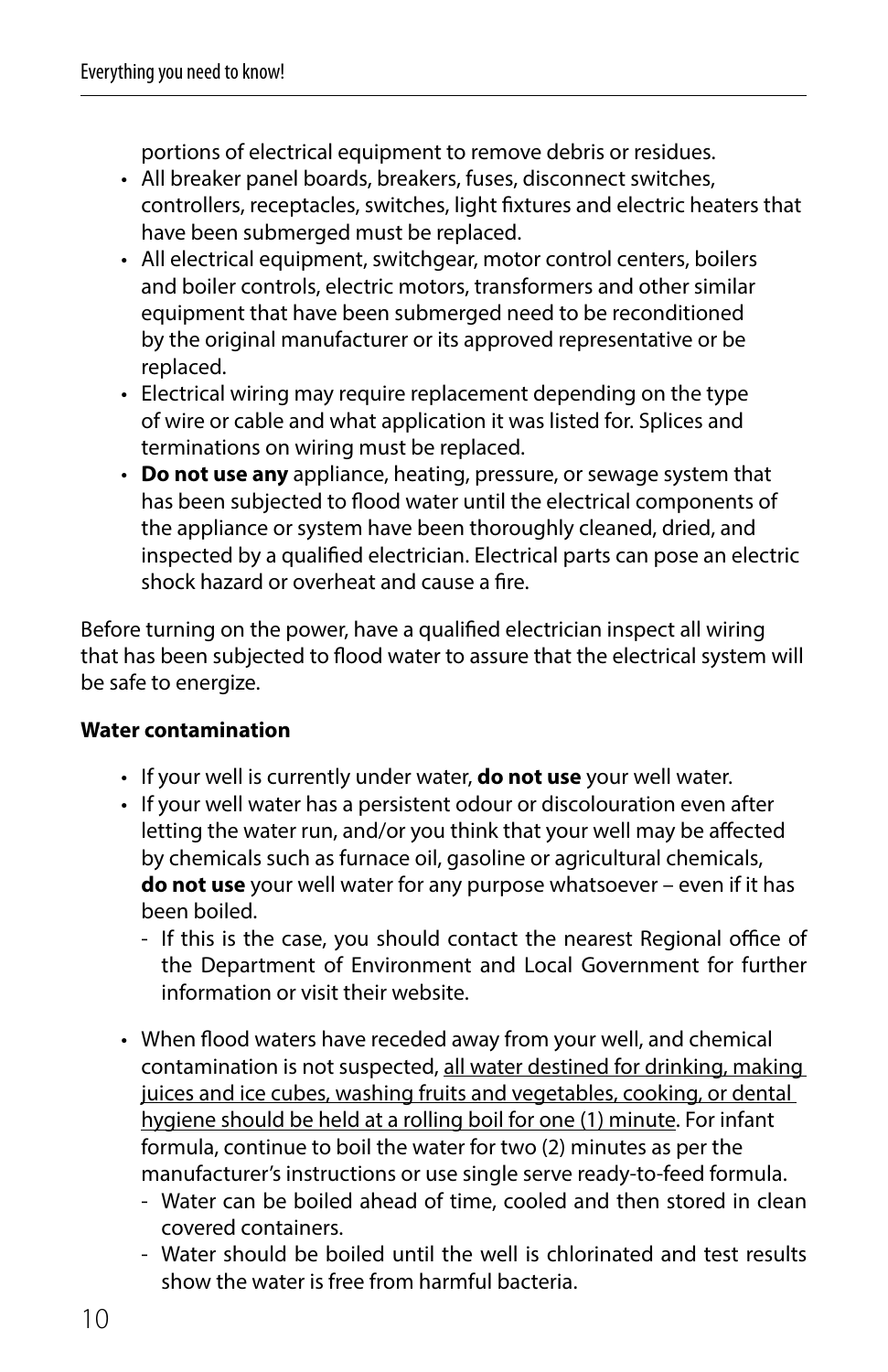#### <span id="page-14-0"></span>**How to chlorinate your well water**

Ten days after floodwater has receded in your area, disinfect your well using the Department of Environment and Local Government's guide entitled: *How to Chlorinate Your Well Water*. This document is available at all Regional Department of Environment and Local Government offices.

After chlorinating your water system, wait until the odour of chlorine is no longer present. This could take from three hours to three days. Then wait seven days prior to sampling your water from an existing tap.

If you rely on a well for your water, you may have to chlorinate it from time to time. Chlorination refers to the process of flushing your well and water system with a chlorine solution.

This process is usually applied o accomplish one of the following:

- Disinfecting to "neutralize" bacteria
- Disinfecting after making repairs to your well or following extended period of non-use
- Temporary elimination of hydrogen sulphide (or "rotten egg") odours
- Temporary removal of iron and manganese build-up
- Removal of bacteria that create slime

#### **Read all the instructions before proceeding!**

- 1. Before you begin the chlorination process, store enough water to meet your household needs for a minimum of 24 hours.
- 2. Next, remove any filter, water conditioners, or any type of water treatment system, or find a way to by-pass them during chlorination.
- 3. Use the chart below to determine the amount of chlorine solution that is recommended for your water system. For dug wells use approximately 1 litre of chlorine solution for every 100 litres of water.

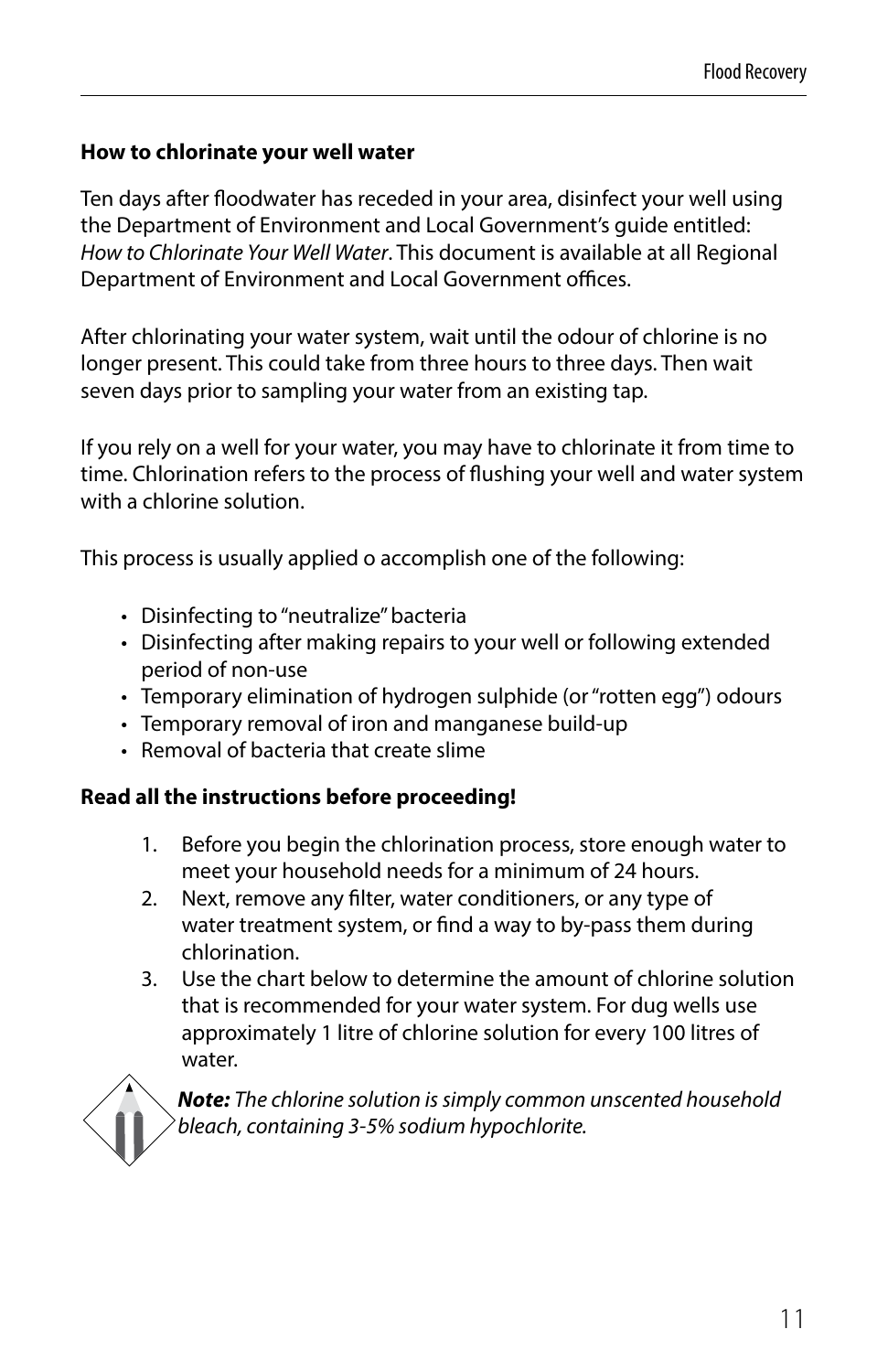<span id="page-15-0"></span>

| Well depth (ft) | 4 inch | 5 inch | 6 inch |  |
|-----------------|--------|--------|--------|--|
| less than 50    |        | 2      | 3.5    |  |
| 50-100          | 2      | 4      | 7      |  |
| 101-150         | 3.5    | 7      | 10     |  |
| 151-200         | 4.5    | 9      | 13.5   |  |
| 201-250         | 5.5    | 11     | 17     |  |
| 251-300         | 7      | 13.5   | 20.5   |  |
| 301-350         | 8      | 16     | 24     |  |
| 351-400         | 9      | 18     | 27     |  |

#### **Vol. of chlorine solution (litres) per diameter of well**

4. Pour the chlorine solution into your well. If your well head is buried, excavation is probably required. An alternative is to apply the chlorine solution through an air line, if there is one leading from the well to your home.

There are two methods for using the air line: you can either insert the air line into the container of chlorine solution and pump your well until all the solution is consumed, or simply pour the solution into the air line (If you use either of these methods, flush the air line out with clean water after chlorinating your well).

5. Attach a garden hose to an outside faucet and place the other end into the well. Turn on the outside faucet and allow the water to circulate for approximately 1 hour.



6. Open each faucet in your water distribution system, (including inside and outside faucets, cold and hot water faucets, dishwashers, toilets, baths and showers), one at a time, until the smell of chlorine is apparent, then quickly shut them off. This will thoroughly chlorinate your water distribution system.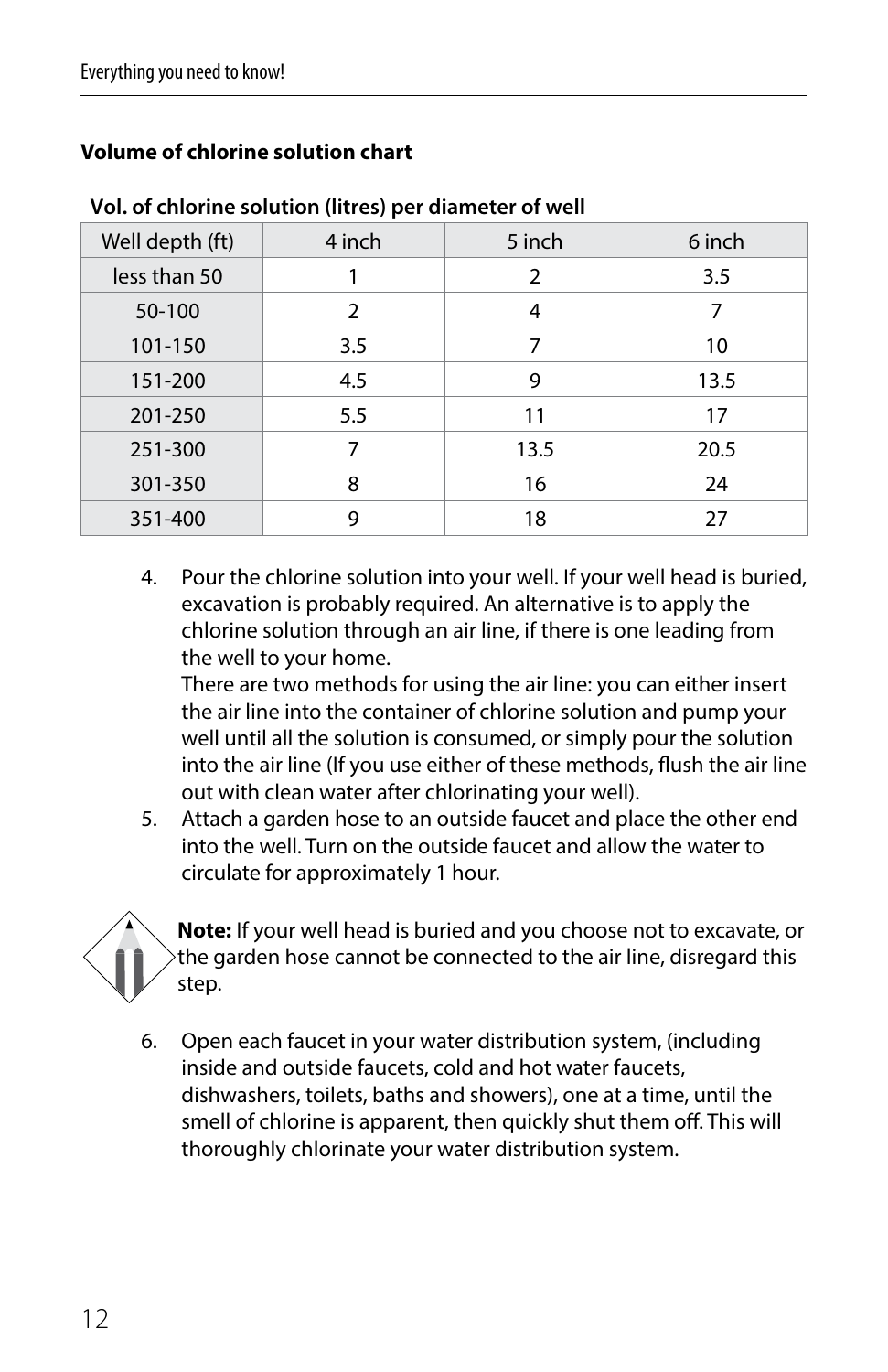**Note:** During this procedure, chlorinated water that is permitted to enter your sewage system should be kept to a minimum, as an excess amount of chlorine may affect the biological activity of a septic tank system.

- 7. Do not operate your water system for a minimum of 8 hours (overnight, for example) or longer if possible. A 24-hour period is recommended, but may not always be practical.
- 8. Place the end of your garden hose in an outside location where the chlorinated water will not run into a natural waterway (such as a stream, brook, lake, etc.) or damage any desired vegetation (like your vegetable garden). Allow the water to flow until a strong chlorine odour is no longer apparent (generally 2 to 3 hours). If you have a low yield well, be careful not to pump the well dry.



**Note:** During this procedure, the water may have the colour of tea, but the colour will improve after a short period of time. Aeration screens in faucets and the cold-water inlet of washing machines may become plugged with sediment. For water systems equipped with jet pumps, there is also a possibility that the jet may become clogged with sediment. It is important to keep this in mind, especially if the jet is located in the well column, which may require excavation of the well head.

- 9. Turn on each faucet in the house (one at a time), and run the water until the odour of chlorine is no longer present. It is recommended that you do not drink the water during this flushing period.
- 10. Once the flushing process is complete you may resume normal use of your water, keeping in mind that it may be two to three days before the chlorine odour and taste is completely gone.



**Note:** If you chlorinated your well to address a coliform bacteria problem, you should have your well water tested at an accredited lab before using it again. To do this, you will need to collect a water sample about one week after you have chlorinated your system and have it analyzed immediately after collecting it (within 24 hours).

11. If the chlorination process results in a noticeable improvement in your water quality, but the problem redevelops after two to three weeks, repeat steps 1 to 9, using two to three times the amount of chlorine solution recommended for your water system. In addition, you should increase the period of time in which you do not operate your water system (step 7) to a minimum of 24-hours.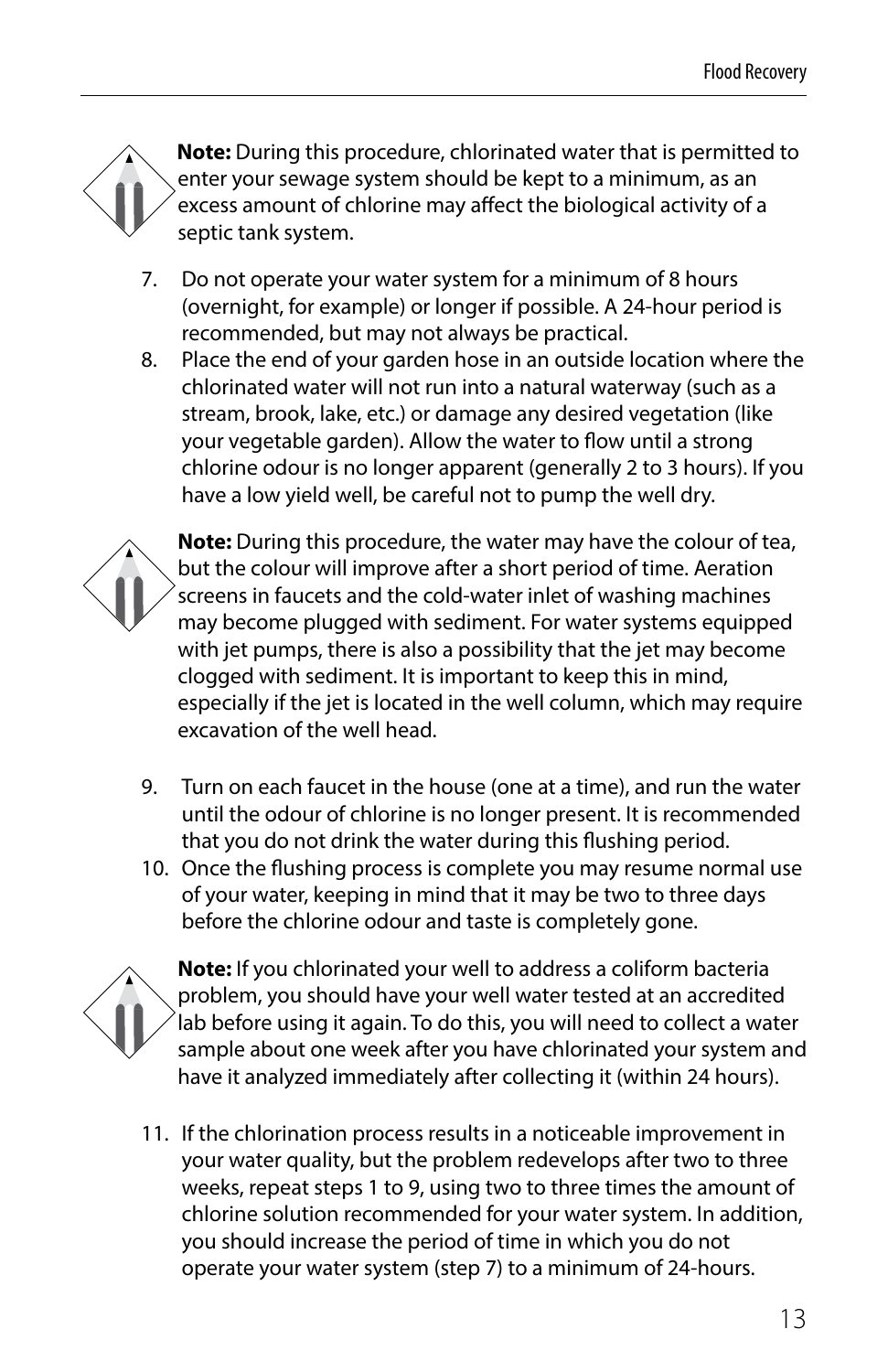## <span id="page-17-0"></span>**Questions? Need more Information?**

If you have any questions or require additional information, please contact he New Brunswick Department of Environment and Local Government calling our general number 506 453-2690 or by visiting our website at the following address: [https://www2.gnb.ca/content/gnb/en/departments/elg/](https://www2.gnb.ca/content/gnb/en/departments/elg/environment.html) [environment.html](https://www2.gnb.ca/content/gnb/en/departments/elg/environment.html)

You can contact any office of the New Brunswick Department of Health or visit their website at this address: [www.gnb.ca/0051/index-e.asp](http://www.gnb.ca/0051/index-e.asp)

# **Self-care in high stress, traumatic events**

Emergencies can cause emotional and physical reactions. People caught in an emergency situation can feel confused and may not act like themselves for a while. It is common to feel bewildered, shocked, and relieved to be alive. It's important for people dealing with an emergency to take good care of themselves and their families, and particularly to be aware of children's reactions.

If stress becomes overwhelming or residents have health related concerns, call Tele-Care at 811 for assistance.

More information is available online from the Department of Health: <https://www.gnb.ca/0055/stress-e.asp>

If in crisis; 24-hour emergency numbers: CHIMO helpline: 1-800-667-5005 Tele-Care: 811 Kids Help Phone: 1-800-668-6868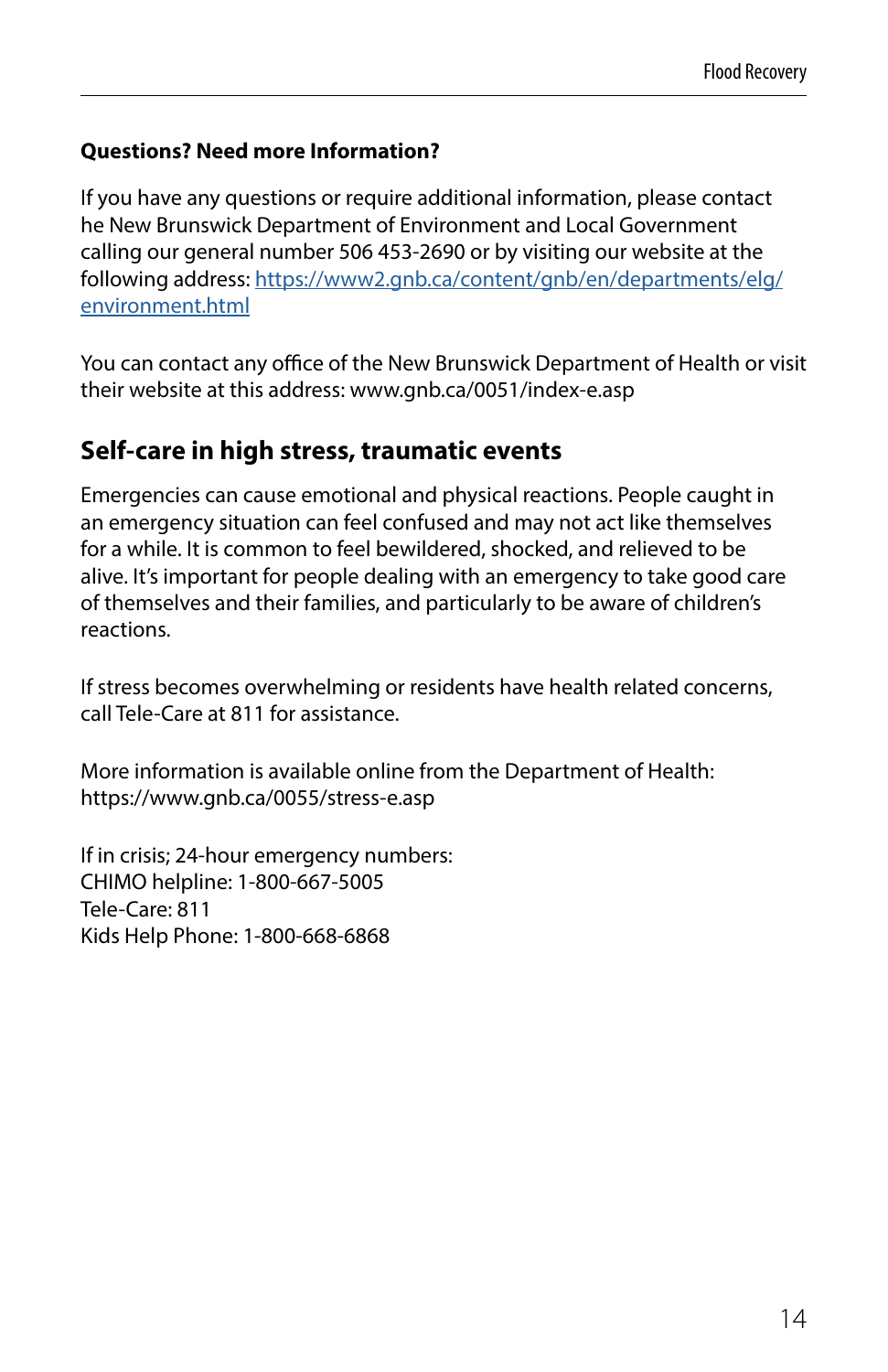# <span id="page-18-0"></span>**Recovery program**

NB EMO, Recovery program helps people and communities get back on their feet after a disaster. This program provides assistance for damages and losses that threaten the health and safety of individuals and communities.

Through the recovery program, residents will be able to receive information and register their flood-related damage with a single telephone call and will put health and safety inspection teams in contact with residents in the floodaffected areas to allow them to return to their homes more quickly.

Registering with SNB at **1-888-298-8555** is the first step in the recovery process, which includes three elements:

- **• Complementary assistance**, including water testing, electrical permits and debris cleanup to ensure safety.
- **• Health and safety inspections**, to assess damage and determine what repairs are required for residents to safely return to their homes.
- **• Disaster financial assistance**, which may be available to assist in covering eligible costs of repairs.

# **Disaster Financial Assistance**

When a Disaster Financial Assistance program is approved by government, local radio and newspapers will carry information on the program and deadlines for application. If you registered your damage you will receive all the necessary application forms and instructions in the mail.

# **What is Disaster Financial Assistance (DFA)?**

The Disaster Financial Assistance program is managed by NB EMO. This program assists people and communities to get back on their feet after a disaster. There are three important steps to this program.